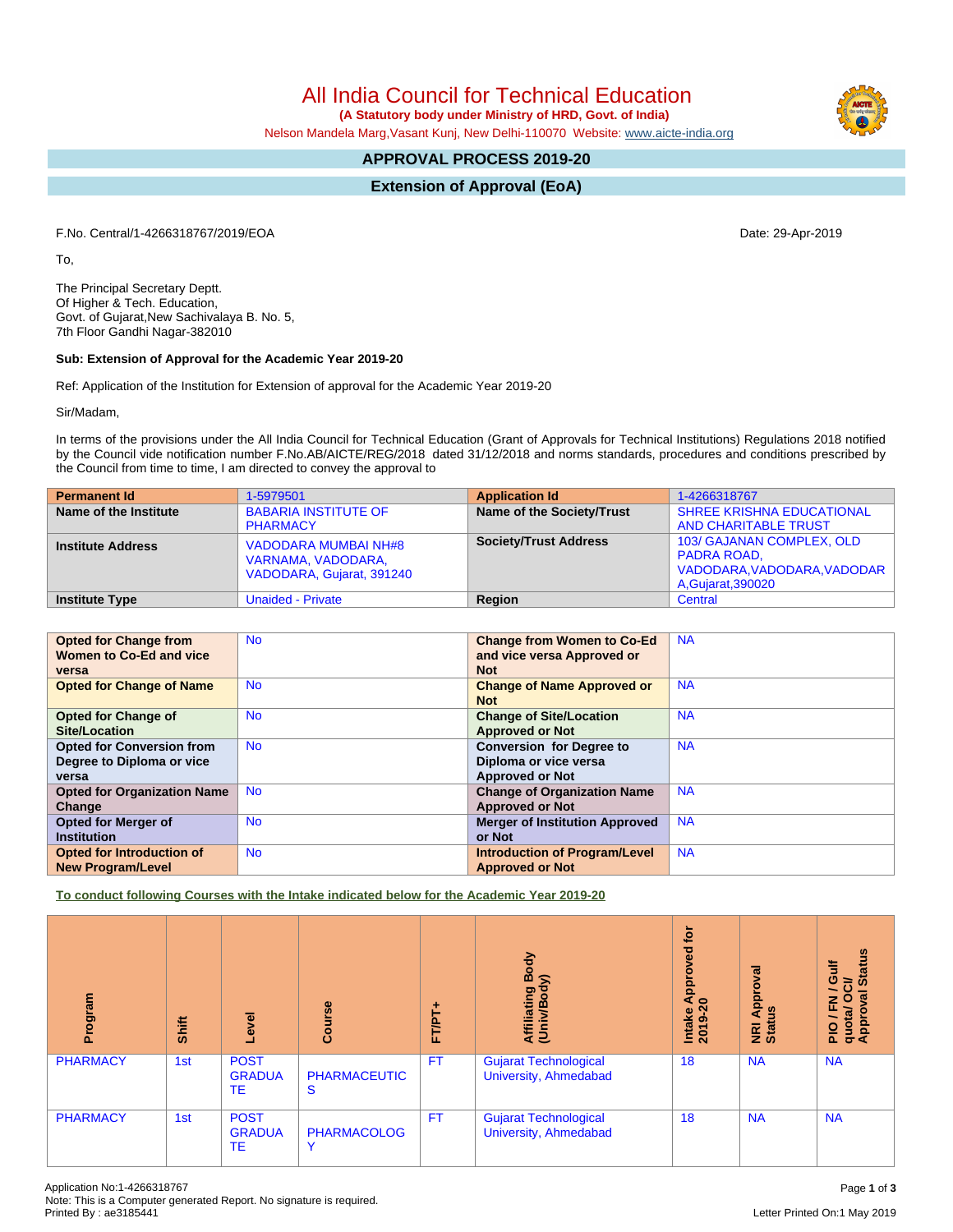| <b>PHARMACY</b> | 1st | <b>POST</b><br><b>GRADUA</b><br><b>TE</b>  | <b>PHARMACEUTIC</b><br>AL<br><b>TECHNOLOGY</b>               | FT | <b>Gujarat Technological</b><br>University, Ahmedabad | -9 | <b>NA</b> | <b>NA</b> |
|-----------------|-----|--------------------------------------------|--------------------------------------------------------------|----|-------------------------------------------------------|----|-----------|-----------|
| <b>PHARMACY</b> | 1st | <b>POST</b><br><b>GRADUA</b><br><b>TF</b>  | <b>PHARMACEUTIC</b><br><b>AL QUALITY</b><br><b>ASSURANCE</b> | FT | <b>Gujarat Technological</b><br>University, Ahmedabad | 24 | <b>NA</b> | <b>NA</b> |
| <b>PHARMACY</b> | 1st | <b>UNDER</b><br><b>GRADUA</b><br><b>TE</b> | <b>PHARMACY</b>                                              | FT | <b>Gujarat Technological</b><br>University, Ahmedabad | 60 | <b>NA</b> | <b>NA</b> |

+FT –Full Time,PT-Part Time

# Punitive Action against the Institute

In case of any differences in content in this Computer generated Extension of Approval Letter, the content/information as approved by the Executive Council / General Council as available on the record of AICTE shall be final and binding.

Strict compliance of Anti-Ragging Regulation: - Approval is subject to strict compliance of provisions made in AICTE Regulation notified vide F. No. 37- 3/Legal/AICTE/2009 dated July 1, 2009 for Prevention and Prohibition of Ragging in Technical Institutions. In case Institution fails to take adequate steps to Prevent Ragging or fails to act in accordance with AICTE Regulation or fails to punish perpetrators or incidents of Ragging, it will be liable to take any action as defined under clause 9(4) of the said Regulation.

#### **It is mandatory to comply all the essential requirements as given in APH 2019-20(appendix 6)**

NOTE: If the State Government / UT / DTE / DME has a reservation policy for admission in Technical Education Institutes and the same is applicable to Private & Self-financing Technical Institutions, then the State Government / UT/ DTE / DME shall ensure that 10 % of Reservation for EWS would be operational from the Academic year 2019-20 without affecting the percentage reservations of SC/ST/OBC/General . However, this would not be applicable in the case of Minority Institutions referred to the clause (1) of Article 30 of **Constitution of India.**

> **Prof. A.P Mittal Member Secretary, AICTE**

Copy to:

- **1. The Director Of Technical Education\*\*, Gujarat**
- **2. The Registrar\*\*,** Gujarat Technological University, Ahmedabad
- **3. The Principal / Director,**

Babaria Institute Of Pharmacy Vadodara Mumbai Nh#8 Varnama, Vadodara,Vadodara, Gujarat,391240

**4. The Secretary / Chairman,** Shree Krishna Educational And Charitable Trust 103/ Gajanan Complex, Old Padra Road, Vadodara. Vadodara,Vadodara, Gujarat,390020

#### **5. The Regional Officer,**

All India Council for Technical Education Tagore Hostel-2, Shamla Hills Bhopal-462 002, Madhya Pradesh